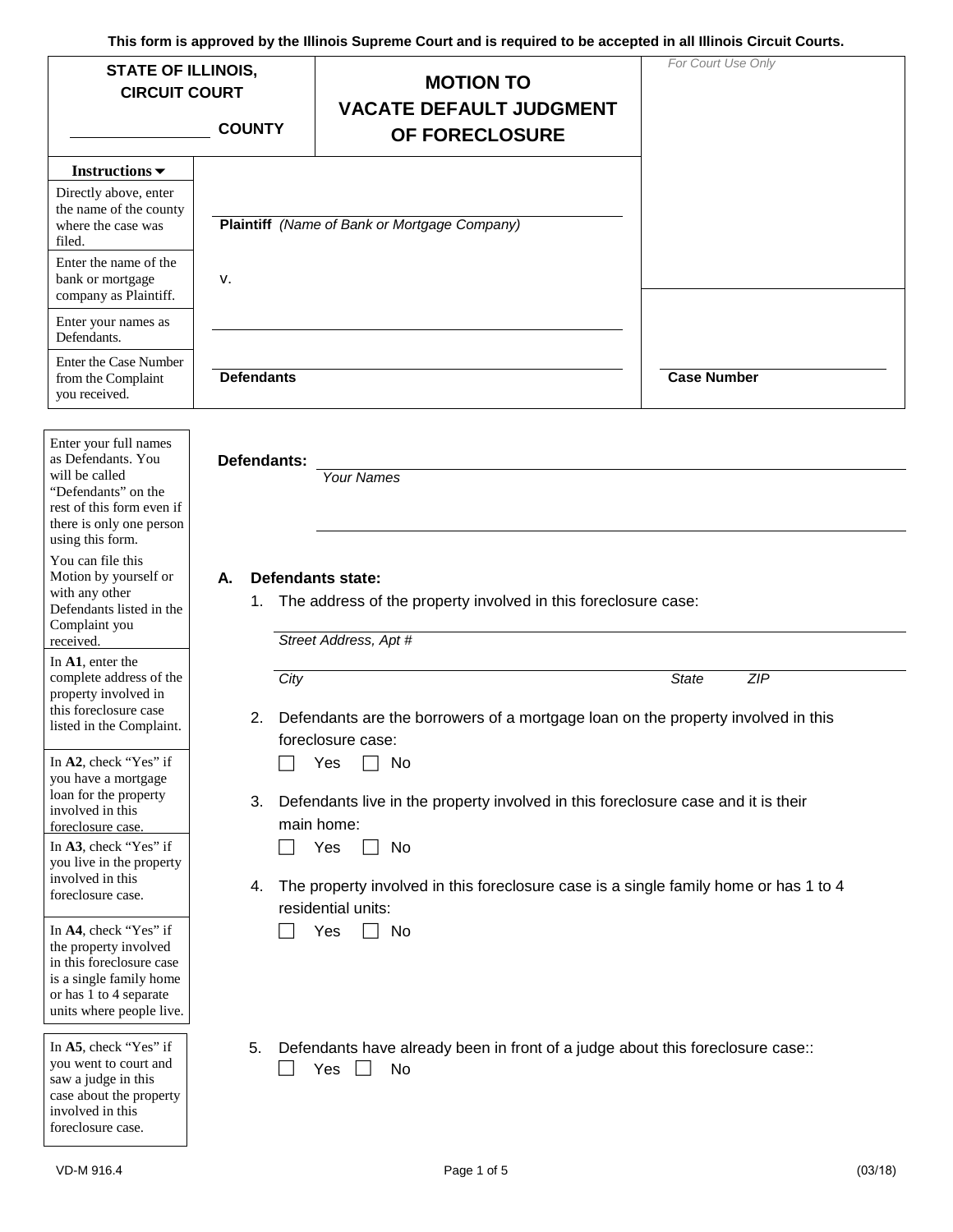6. The judge signed the order for a Judgment of Foreclosure and Sale on:

| Judgment of<br>Foreclosure and Sale<br>you received.                                                                                                                                                                                                    |                                                                                                                                                                                                                                                                                   |                                                                                                                                                              |  |  |  |  |  |  |  |
|---------------------------------------------------------------------------------------------------------------------------------------------------------------------------------------------------------------------------------------------------------|-----------------------------------------------------------------------------------------------------------------------------------------------------------------------------------------------------------------------------------------------------------------------------------|--------------------------------------------------------------------------------------------------------------------------------------------------------------|--|--|--|--|--|--|--|
| In $A7$ , check (a.) OR<br>$(b.)$ If you check $(a.),$<br>also check the reason<br>you were not at the                                                                                                                                                  | 7.<br>I was late to court because                                                                                                                                                                                                                                                 | a. I was not at the court hearing when the judge ordered the foreclosure because:                                                                            |  |  |  |  |  |  |  |
| court hearing when the<br>judge ordered the<br>foreclosure of your<br>property.                                                                                                                                                                         | I did not make it to court because                                                                                                                                                                                                                                                | I did not get a notice of the court hearing because                                                                                                          |  |  |  |  |  |  |  |
|                                                                                                                                                                                                                                                         | Other:                                                                                                                                                                                                                                                                            | b. I was at the court hearing when the judge ordered the foreclosure but:                                                                                    |  |  |  |  |  |  |  |
|                                                                                                                                                                                                                                                         |                                                                                                                                                                                                                                                                                   | the judge did not give me extra time to answer.                                                                                                              |  |  |  |  |  |  |  |
| In A8, check "Yes" in<br>the first part if you<br>have applied to get<br>your mortgage loan<br>changed so that you<br>can keep the property.<br>In the second part,<br>check the box about<br>whether the<br>modification is under<br>the HAMP program. | 8.<br>Defendants have a loan modification application pending:<br>$\Box$ Do Not Know<br>No<br>Yes<br>It is a HAMP loan modification:<br>No $\Box$ Do Not Know<br>Yes<br>at this time (attach a copy of the modification contract to this Motion).<br>No $\Box$ Do Not Know<br>Yes | Under the terms of the modification, the lender is not permitted to go forward with the case                                                                 |  |  |  |  |  |  |  |
| In A9, check "Yes" if<br>you have a contract to<br>sell the property as a<br>short sale.                                                                                                                                                                | Defendants have a short sale contract for the property being sold as a result of a<br>9.<br>foreclosure:<br>Do Not Know<br>$No$ $  $<br>Yes                                                                                                                                       |                                                                                                                                                              |  |  |  |  |  |  |  |
|                                                                                                                                                                                                                                                         | В.<br>1. Vacate the default order and judgment;<br>Allow Defendants to file their appearance;<br>2.<br>Grant Defendants time to answer;<br>3.<br>4.<br>Set a date for Defendants to appear before the judge.<br>5.                                                                | Under §2-1301 of the Illinois Code of Civil Procedure, Defendants ask the Court to:<br>Award other such relief as the Court deems just and equitable; AND/OR |  |  |  |  |  |  |  |
| Under the Code of<br>Civil Procedure, 735<br>ILCS 5/1-109,<br>making a statement<br>on this form that you<br>know to be false is<br>perjury, a Class 3<br>Felony.                                                                                       | Defendants certify that everything on the Motion to Vacate Default Judgment of<br>this form is perjury and has penalties provided by law under 735 ILCS 5/1-109.<br>/S/                                                                                                           | Foreclosure is true and correct. Defendants understand that making a false statement on                                                                      |  |  |  |  |  |  |  |
|                                                                                                                                                                                                                                                         | Defendant Signature<br><b>Defendant Printed Name</b>                                                                                                                                                                                                                              |                                                                                                                                                              |  |  |  |  |  |  |  |
| If you are completing<br>this form on a                                                                                                                                                                                                                 | Street Address, Apt #                                                                                                                                                                                                                                                             |                                                                                                                                                              |  |  |  |  |  |  |  |
| computer, sign your<br>name by typing it. If<br>you are completing it<br>by hand, sign and                                                                                                                                                              | City                                                                                                                                                                                                                                                                              | ZIP<br><b>State</b><br>Phone                                                                                                                                 |  |  |  |  |  |  |  |
| print your name.                                                                                                                                                                                                                                        | Defendant Signature                                                                                                                                                                                                                                                               | <b>Defendant Printed Name</b>                                                                                                                                |  |  |  |  |  |  |  |
|                                                                                                                                                                                                                                                         | Street Address, Apt #                                                                                                                                                                                                                                                             |                                                                                                                                                              |  |  |  |  |  |  |  |

the judge signed the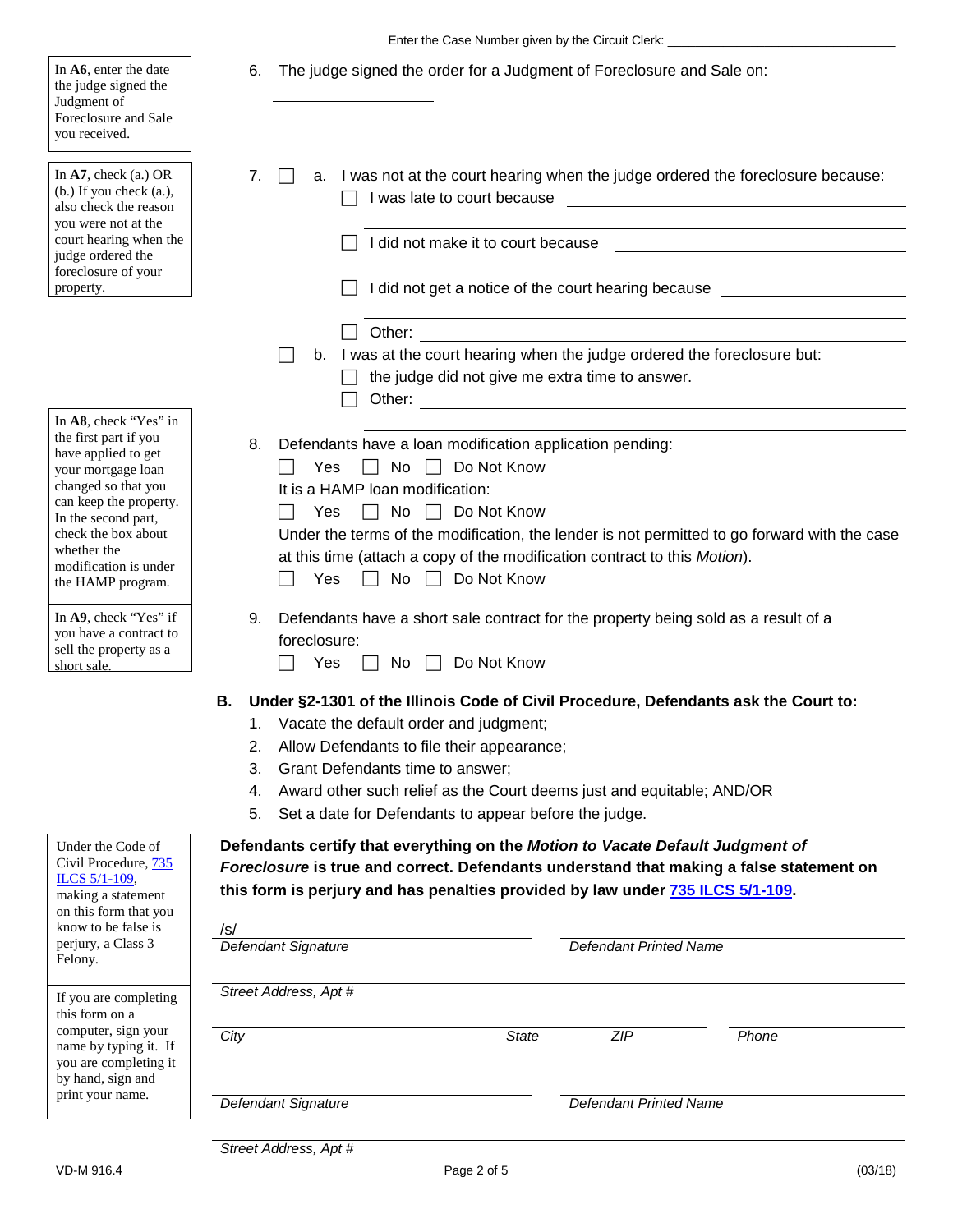|                                                  |                                                                         |                          |                                   | Enter the Case Number given by the Circuit Clerk:          |                               |                                                                                  |            |  |  |
|--------------------------------------------------|-------------------------------------------------------------------------|--------------------------|-----------------------------------|------------------------------------------------------------|-------------------------------|----------------------------------------------------------------------------------|------------|--|--|
| Each Defendant on                                |                                                                         |                          |                                   |                                                            |                               |                                                                                  |            |  |  |
| the form must sign                               | City                                                                    |                          |                                   | <b>State</b>                                               | <b>ZIP</b>                    | Phone                                                                            |            |  |  |
| and print their name,                            |                                                                         |                          |                                   |                                                            |                               |                                                                                  |            |  |  |
| current addresses and<br>phone number.           |                                                                         |                          |                                   |                                                            |                               |                                                                                  |            |  |  |
|                                                  |                                                                         |                          |                                   |                                                            |                               |                                                                                  |            |  |  |
|                                                  |                                                                         | Defendant Signature      |                                   |                                                            | <b>Defendant Printed Name</b> |                                                                                  |            |  |  |
|                                                  |                                                                         |                          |                                   |                                                            |                               |                                                                                  |            |  |  |
| Check if you need                                | Street Address, Apt #                                                   |                          |                                   |                                                            |                               |                                                                                  |            |  |  |
| more room and file<br>the Additional             |                                                                         |                          |                                   |                                                            |                               |                                                                                  |            |  |  |
| Defendant                                        | City                                                                    |                          |                                   | <b>State</b>                                               | <b>ZIP</b>                    | Phone                                                                            |            |  |  |
| Signatures, Names, &                             |                                                                         |                          |                                   |                                                            |                               |                                                                                  |            |  |  |
| Addresses with this                              |                                                                         |                          |                                   |                                                            |                               | Defendants have attached the Additional Defendant Signatures, Names, & Addresses |            |  |  |
| form.                                            |                                                                         |                          |                                   |                                                            |                               |                                                                                  |            |  |  |
|                                                  |                                                                         |                          |                                   |                                                            |                               |                                                                                  |            |  |  |
|                                                  |                                                                         | <b>PROOF OF DELIVERY</b> |                                   |                                                            |                               |                                                                                  |            |  |  |
| In 1a, enter the name,                           |                                                                         |                          |                                   |                                                            |                               |                                                                                  |            |  |  |
| mailing address, and<br>email address of the     | 1.                                                                      | I sent this document:    |                                   |                                                            |                               |                                                                                  |            |  |  |
| party or lawyer to                               |                                                                         |                          |                                   |                                                            |                               |                                                                                  |            |  |  |
| whom you sent the                                | a.                                                                      | To:                      |                                   |                                                            |                               |                                                                                  |            |  |  |
| document.                                        |                                                                         | Name:                    |                                   |                                                            |                               |                                                                                  |            |  |  |
| In 1b, check the box to                          |                                                                         |                          | First                             | Middle                                                     |                               | Last                                                                             |            |  |  |
| show how you sent the<br>document, and fill in   |                                                                         | Address:                 |                                   |                                                            |                               |                                                                                  |            |  |  |
| any other information                            |                                                                         |                          | Street, Apt #                     |                                                            | City                          | <b>State</b>                                                                     | ZIP        |  |  |
| required on the blank                            |                                                                         | Email address:           |                                   |                                                            |                               |                                                                                  |            |  |  |
| lines.                                           |                                                                         |                          |                                   |                                                            |                               |                                                                                  |            |  |  |
| <b>CAUTION:</b> If the                           | b.                                                                      | By:                      | Personal hand delivery            |                                                            |                               |                                                                                  |            |  |  |
| other party does not<br>have a lawyer, you       |                                                                         |                          |                                   |                                                            |                               |                                                                                  |            |  |  |
| may send the                                     | Regular, First-Class Mail, put into the U.S. Mail with postage paid at: |                          |                                   |                                                            |                               |                                                                                  |            |  |  |
| document by email                                |                                                                         |                          | Address of Post Office or Mailbox |                                                            |                               |                                                                                  |            |  |  |
| only if the other party                          |                                                                         |                          |                                   |                                                            |                               |                                                                                  |            |  |  |
| has listed their email<br>address on a court     |                                                                         |                          |                                   | Third-party commercial carrier, with delivery paid for at: |                               |                                                                                  |            |  |  |
|                                                  |                                                                         |                          |                                   | Name (for example, FedEx or UPS) and office address        |                               |                                                                                  |            |  |  |
|                                                  |                                                                         |                          |                                   |                                                            |                               |                                                                                  |            |  |  |
|                                                  |                                                                         |                          |                                   |                                                            |                               | The court's electronic filing manager (EFM) or an approved electronic filing     |            |  |  |
|                                                  |                                                                         |                          | service provider (EFSP)           |                                                            |                               |                                                                                  |            |  |  |
|                                                  |                                                                         |                          |                                   | Email (not through an EFM or EFSP)                         |                               |                                                                                  |            |  |  |
|                                                  |                                                                         |                          | Mail from a prison or jail at:    |                                                            |                               |                                                                                  |            |  |  |
|                                                  |                                                                         |                          |                                   |                                                            |                               |                                                                                  |            |  |  |
| In c, fill in the date and                       |                                                                         |                          | Name of prison or jail            |                                                            |                               |                                                                                  |            |  |  |
| time that you sent the                           | C.                                                                      | On:                      |                                   |                                                            |                               |                                                                                  |            |  |  |
| document.                                        |                                                                         | Date                     |                                   |                                                            |                               |                                                                                  |            |  |  |
|                                                  |                                                                         | At:                      |                                   | a.m.<br>p.m.                                               |                               |                                                                                  |            |  |  |
|                                                  |                                                                         | <b>Time</b>              |                                   |                                                            |                               |                                                                                  |            |  |  |
| In 2, if you sent the                            |                                                                         |                          |                                   |                                                            |                               |                                                                                  |            |  |  |
| document to more than<br>1 party or lawyer, fill | 2.                                                                      | I sent this document:    |                                   |                                                            |                               |                                                                                  |            |  |  |
| in a, b, and c.                                  |                                                                         |                          |                                   |                                                            |                               |                                                                                  |            |  |  |
| Otherwise leave 2                                | a.                                                                      | To:                      |                                   |                                                            |                               |                                                                                  |            |  |  |
| blank.                                           |                                                                         | Name:                    |                                   |                                                            |                               |                                                                                  |            |  |  |
|                                                  |                                                                         |                          | First                             | Middle                                                     |                               | Last                                                                             |            |  |  |
|                                                  |                                                                         | Address:                 |                                   |                                                            |                               |                                                                                  |            |  |  |
|                                                  |                                                                         |                          | Street, Apt #                     |                                                            | City                          | <b>State</b>                                                                     | <b>ZIP</b> |  |  |
|                                                  |                                                                         | Email address:           |                                   |                                                            |                               |                                                                                  |            |  |  |
|                                                  |                                                                         |                          |                                   |                                                            |                               |                                                                                  |            |  |  |
|                                                  | b.                                                                      | By: [                    | Personal hand delivery            |                                                            |                               |                                                                                  |            |  |  |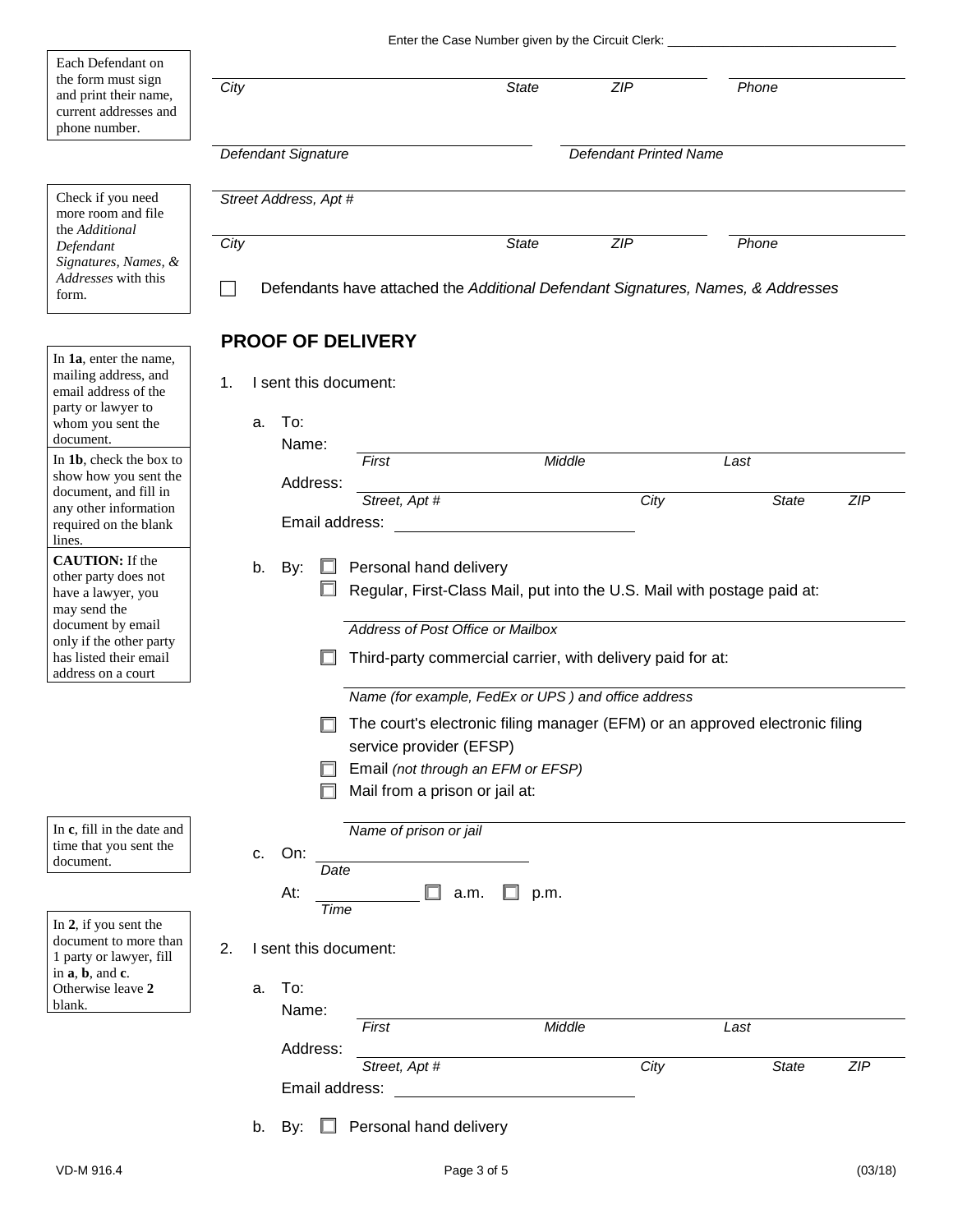|                                                                                              |                                                                                                 |    |                                                       |                                                                         |                        |                                    |  | Enter the Case Number given by the Circuit Clerk:                            |      |      |              |            |
|----------------------------------------------------------------------------------------------|-------------------------------------------------------------------------------------------------|----|-------------------------------------------------------|-------------------------------------------------------------------------|------------------------|------------------------------------|--|------------------------------------------------------------------------------|------|------|--------------|------------|
|                                                                                              |                                                                                                 |    |                                                       |                                                                         |                        |                                    |  | Regular, First-Class Mail, put into the U.S. Mail with postage paid at:      |      |      |              |            |
|                                                                                              |                                                                                                 |    |                                                       |                                                                         |                        | Address of Post Office or Mailbox  |  |                                                                              |      |      |              |            |
|                                                                                              |                                                                                                 |    |                                                       |                                                                         |                        |                                    |  | Third-party commercial carrier, with delivery paid for at:                   |      |      |              |            |
|                                                                                              |                                                                                                 |    |                                                       |                                                                         |                        |                                    |  | Name (for example, FedEx or UPS) and office address                          |      |      |              |            |
|                                                                                              |                                                                                                 |    |                                                       |                                                                         |                        |                                    |  | The court's electronic filing manager (EFM) or an approved electronic filing |      |      |              |            |
|                                                                                              |                                                                                                 |    |                                                       |                                                                         |                        | service provider (EFSP)            |  |                                                                              |      |      |              |            |
|                                                                                              |                                                                                                 |    |                                                       |                                                                         |                        | Email (not through an EFM or EFSP) |  |                                                                              |      |      |              |            |
|                                                                                              |                                                                                                 |    |                                                       |                                                                         |                        | Mail from a prison or jail at:     |  |                                                                              |      |      |              |            |
|                                                                                              |                                                                                                 |    |                                                       |                                                                         | Name of prison or jail |                                    |  |                                                                              |      |      |              |            |
|                                                                                              |                                                                                                 | c. | On:                                                   |                                                                         |                        |                                    |  |                                                                              |      |      |              |            |
|                                                                                              |                                                                                                 |    |                                                       | Date                                                                    |                        |                                    |  |                                                                              |      |      |              |            |
|                                                                                              |                                                                                                 |    | At:                                                   |                                                                         |                        | a.m.                               |  | p.m.                                                                         |      |      |              |            |
| In $3$ , if you sent the                                                                     |                                                                                                 |    |                                                       | Time                                                                    |                        |                                    |  |                                                                              |      |      |              |            |
| document to more than                                                                        | 3.                                                                                              |    |                                                       |                                                                         | I sent this document:  |                                    |  |                                                                              |      |      |              |            |
| 2 parties or lawyers,<br>fill in a, b, and c.                                                |                                                                                                 |    |                                                       |                                                                         |                        |                                    |  |                                                                              |      |      |              |            |
| Otherwise leave 3                                                                            |                                                                                                 | a. | To:                                                   |                                                                         |                        |                                    |  |                                                                              |      |      |              |            |
| blank.                                                                                       |                                                                                                 |    | Name:                                                 |                                                                         | First                  |                                    |  | Middle                                                                       |      | Last |              |            |
|                                                                                              |                                                                                                 |    | Address:                                              |                                                                         |                        |                                    |  |                                                                              |      |      |              |            |
|                                                                                              |                                                                                                 |    |                                                       |                                                                         | Street, Apt #          |                                    |  |                                                                              | City |      | <b>State</b> | <b>ZIP</b> |
|                                                                                              |                                                                                                 |    |                                                       |                                                                         | Email address:         |                                    |  |                                                                              |      |      |              |            |
|                                                                                              |                                                                                                 | b. | By:                                                   |                                                                         |                        | Personal hand delivery             |  |                                                                              |      |      |              |            |
|                                                                                              |                                                                                                 |    |                                                       | Regular, First-Class Mail, put into the U.S. Mail with postage paid at: |                        |                                    |  |                                                                              |      |      |              |            |
|                                                                                              |                                                                                                 |    |                                                       |                                                                         |                        |                                    |  |                                                                              |      |      |              |            |
|                                                                                              | Address of Post Office or Mailbox<br>Third-party commercial carrier, with delivery paid for at: |    |                                                       |                                                                         |                        |                                    |  |                                                                              |      |      |              |            |
|                                                                                              |                                                                                                 |    |                                                       |                                                                         |                        |                                    |  |                                                                              |      |      |              |            |
|                                                                                              |                                                                                                 |    |                                                       |                                                                         |                        |                                    |  | Name (for example, FedEx or UPS) and office address                          |      |      |              |            |
|                                                                                              |                                                                                                 |    |                                                       |                                                                         |                        |                                    |  | The court's electronic filing manager (EFM) or an approved electronic filing |      |      |              |            |
|                                                                                              |                                                                                                 |    |                                                       |                                                                         |                        | service provider (EFSP)            |  |                                                                              |      |      |              |            |
|                                                                                              |                                                                                                 |    |                                                       |                                                                         |                        | Email (not through an EFM or EFSP) |  |                                                                              |      |      |              |            |
|                                                                                              |                                                                                                 |    |                                                       |                                                                         |                        | Mail from a prison or jail at:     |  |                                                                              |      |      |              |            |
|                                                                                              |                                                                                                 |    |                                                       |                                                                         | Name of prison or jail |                                    |  |                                                                              |      |      |              |            |
|                                                                                              |                                                                                                 | c. | On:                                                   |                                                                         |                        |                                    |  |                                                                              |      |      |              |            |
|                                                                                              |                                                                                                 |    |                                                       | Date                                                                    |                        |                                    |  |                                                                              |      |      |              |            |
|                                                                                              |                                                                                                 |    | At:                                                   | Time                                                                    |                        | a.m.                               |  | p.m.                                                                         |      |      |              |            |
| If you sent your<br>document to more than<br>3 parties or lawyers,<br>check the box and file |                                                                                                 |    | I have attached an Additional Proof of Delivery form. |                                                                         |                        |                                    |  |                                                                              |      |      |              |            |
| the Additional Proof of<br>Delivery form with this<br>form.                                  |                                                                                                 |    |                                                       |                                                                         |                        |                                    |  |                                                                              |      |      |              |            |